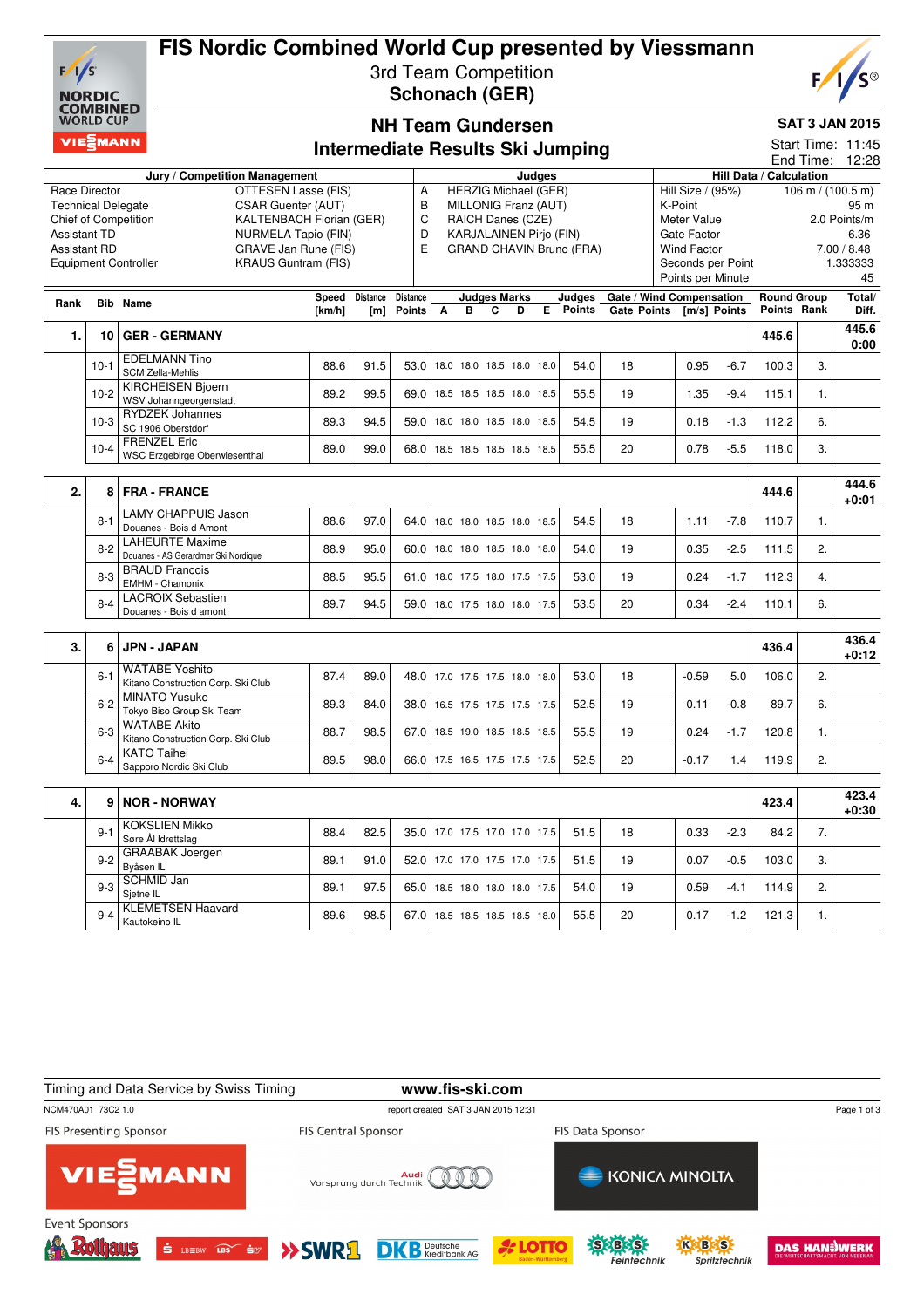

## **FIS Nordic Combined World Cup presented by Viessmann** 3rd Team Competition **Schonach (GER)**



#### **SAT 3 JAN 2015**

|      | <b>WORLD CUP</b>      |                                                                  |                 |                              | <b>NH Team Gundersen</b>    |                                 |                           |   |                                         |                                                |         |              |       | <b>SAT 3 JAN 2015</b><br>Start Time: 11:45<br>End Time:<br><b>Round Group</b><br>Points Rank<br>98.3<br>4.<br>97.8<br>4.<br>7.<br>7.<br>96.3<br>5.<br>9.<br>77.0 |                               |  |  |
|------|-----------------------|------------------------------------------------------------------|-----------------|------------------------------|-----------------------------|---------------------------------|---------------------------|---|-----------------------------------------|------------------------------------------------|---------|--------------|-------|------------------------------------------------------------------------------------------------------------------------------------------------------------------|-------------------------------|--|--|
|      | VIE <sup>S</sup> MANN |                                                                  |                 |                              |                             |                                 |                           |   | <b>Intermediate Results Ski Jumping</b> |                                                |         |              |       |                                                                                                                                                                  | 12:28                         |  |  |
| Rank |                       | <b>Bib Name</b>                                                  | Speed<br>[km/h] | Distance<br>[ <sub>m</sub> ] | <b>Distance</b><br>Points A | в                               | <b>Judges Marks</b><br>C. | D | Judaes<br>$\overline{E}$ Points         | Gate / Wind Compensation<br><b>Gate Points</b> |         | [m/s] Points |       |                                                                                                                                                                  | Total/<br>Diff.               |  |  |
| 5.   | $\overline{7}$        | <b>AUT - AUSTRIA</b>                                             |                 |                              |                             |                                 |                           |   |                                         |                                                |         |              | 411.1 |                                                                                                                                                                  | $\overline{411.1}$<br>$+0:46$ |  |  |
|      | $7 - 1$               | <b>SEIDL Mario</b><br>TSU St. Veit-Salzburg                      | 88.8            | 88.5                         |                             | 47.0 17.0 17.0 17.0 16.5 16.5   |                           |   | 50.5                                    | 18                                             | $-0.09$ | 0.8          |       |                                                                                                                                                                  |                               |  |  |
|      | $7-2$                 | <b>ORTER Philipp</b><br>SV Villach-Kaernten                      | 88.9            | 92.0                         |                             | 54.0 17.5 17.5 18.0 17.5 17.5   |                           |   | 52.5                                    | 19                                             | 1.24    | $-8.7$       |       |                                                                                                                                                                  |                               |  |  |
|      | $7-3$                 | <b>GRUBER Bernhard</b><br>SC Bischofshofen-Salzburg              | 89.9            | 94.0                         | 58.0                        | 18.0 17.5 17.0 17.0 17.5        |                           |   | 52.0                                    | 19                                             | 0.17    | $-1.2$       | 108.8 |                                                                                                                                                                  |                               |  |  |
|      | $7 - 4$               | <b>KLAPFER Lukas</b><br><b>WSV Eisenerz-Steiermark</b>           | 89.8            | 91.5                         | 53.0                        | 17.0 17.0 17.0 17.0 17.0        |                           |   | 51.0                                    | 20                                             | $-0.26$ | 2.2          | 106.2 |                                                                                                                                                                  |                               |  |  |
|      |                       |                                                                  |                 |                              |                             |                                 |                           |   |                                         |                                                |         |              |       |                                                                                                                                                                  |                               |  |  |
| 6.   | 4                     | <b>CZE - CZECH REPUBLIC</b>                                      |                 |                              |                             |                                 |                           |   |                                         |                                                |         |              | 398.5 |                                                                                                                                                                  | 398.5<br>$+1:03$              |  |  |
|      | $4 - 1$               | <b>KUTAL Petr</b><br><b>DUKLA Liberec</b>                        | 88.4            | 87.0                         | 44.0                        | 17.5 17.0 17.5 17.0 17.0        |                           |   | 51.5                                    | 18                                             | $-0.10$ | 0.8          |       |                                                                                                                                                                  |                               |  |  |
|      | $4 - 2$               | <b>RYPL Lukas</b><br>Dukla Liberec                               | 88.1            | 81.5                         | 33.0                        | 16.5 16.5 17.0 16.0 17.0        |                           |   | 50.0                                    | 19                                             | 0.86    | $-6.0$       |       |                                                                                                                                                                  |                               |  |  |
|      | $4 - 3$               | <b>DVORAK Miroslav</b><br><b>ASO Dukla Liberec</b>               |                 | 96.5                         |                             | 63.0 17.5 17.5 17.5 17.5 18.0   |                           |   | 52.5                                    | 19                                             | 1.07    | $-7.5$       | 108.0 | 8.                                                                                                                                                               |                               |  |  |
|      | $4 - 4$               | <b>PORTYK Tomas</b><br>LSK Lomnice nad Popelkou                  | 89.4            | 97.5                         |                             | 65.0 18.0 18.5 18.5 17.5 18.0   |                           |   | 54.5                                    | 20                                             | 0.33    | $-2.3$       | 117.2 | 4.                                                                                                                                                               |                               |  |  |
|      |                       |                                                                  |                 |                              |                             |                                 |                           |   |                                         |                                                |         |              |       |                                                                                                                                                                  |                               |  |  |
| 7.   |                       | 5 USA - UNITED STATES                                            |                 |                              |                             |                                 |                           |   |                                         |                                                |         |              | 379.9 |                                                                                                                                                                  | 379.9<br>$+1:28$              |  |  |
|      | $5 - 1$               | <b>LOOMIS Adam</b><br>Flying Eagles Ski Club                     | 87.7            | 79.5                         | 29.0                        | 16.0 16.5 17.0 16.5 17.0        |                           |   | 50.0                                    | 18                                             | 0.27    | $-1.9$       | 77.1  | 9.                                                                                                                                                               |                               |  |  |
|      | $5 - 2$               | <b>FLETCHER Taylor</b><br>Steamboat Sprgs Winter Sprts Club      | 88.9            | 94.0                         | 58.0                        | 17.5 17.5 18.0 17.5 18.0        |                           |   | 53.0                                    | 19                                             | 1.95    | $-13.7$      | 97.3  | 5.                                                                                                                                                               |                               |  |  |
|      | $5-3$                 | <b>BEREND Ben</b><br>Steamboat Sprgs Winter Sprts Club           | 89.0            | 90.5                         |                             | 51.0 17.0 17.5 17.5 17.0 17.5   |                           |   | 52.0                                    | 19                                             | 0.39    | $-2.7$       | 100.3 | 9.                                                                                                                                                               |                               |  |  |
|      | $5 - 4$               | <b>FLETCHER Bryan</b><br>Steamboat Sprgs Winter Sprts Club       | 88.7            | 93.5                         |                             | 57.0   17.5 17.5 18.0 17.0 17.5 |                           |   | 52.5                                    | 20                                             | 0.62    | $-4.3$       | 105.2 | 8.                                                                                                                                                               |                               |  |  |
|      |                       |                                                                  |                 |                              |                             |                                 |                           |   |                                         |                                                |         |              |       |                                                                                                                                                                  | 377.8                         |  |  |
| 8.   |                       | 2 ITA - ITALY                                                    |                 |                              |                             |                                 |                           |   |                                         |                                                |         |              | 377.8 |                                                                                                                                                                  | $+1:30$                       |  |  |
|      | $2 - 1$               | <b>COSTA Samuel</b><br>G.S. FIAMME ORO MOENA                     | 87.9            | 81.0                         | 32.0                        | 16.5 16.5 17.0 16.5 17.0        |                           |   | 50.0                                    | 18                                             | 0.11    | $-0.8$       | 81.2  | 8.                                                                                                                                                               |                               |  |  |
|      | $2 - 2$               | <b>RUNGGALDIER Lukas</b><br>GRUPPO SCIATORI FIAMME GIALLE        | 88.1            | 81.0                         |                             | 32.0 16.5 17.0 17.0 16.5 17.0   |                           |   | 50.5                                    | 19                                             | 0.26    | $-1.8$       | 80.7  | 8.                                                                                                                                                               |                               |  |  |
|      | $2 - 3$               | <b>BAUER Armin</b><br>GRUPPO SCIATORI FIAMME GIALLE              |                 | 96.0                         | 62.0                        | 18.0 18.0 18.5 17.5 18.0        |                           |   | 54.0                                    | 19                                             | 0.53    | $-3.7$       | 112.3 | 4.                                                                                                                                                               |                               |  |  |
|      | $2 - 4$               | <b>PITTIN Alessandro</b><br><b>GRUPPO SCIATORI FIAMME GIALLE</b> | 89.0            | 89.5                         |                             | 49.0 17.5 17.5 17.5 17.0 17.5   |                           |   | 52.5                                    | 20                                             | $-0.25$ | 2.1          | 103.6 | 9.                                                                                                                                                               |                               |  |  |
| 9.   | З.                    | <b>FIN-FINLAND</b>                                               |                 |                              |                             |                                 |                           |   |                                         |                                                |         |              | 369.1 |                                                                                                                                                                  | 369.1                         |  |  |
|      | $3-1$                 | <b>MUTRU Leevi</b>                                               | 87.6            | 86.0                         |                             | 42.0 17.0 17.0 17.0 17.0 17.5   |                           |   | 51.0                                    | 18                                             | 1.08    | $-7.6$       | 85.4  | 6.                                                                                                                                                               | $+1:42$                       |  |  |
|      | $3 - 2$               | Lahti SC<br><b>MAEKIAHO Arttu</b>                                | 88.2            | 79.5                         |                             | 29.0 16.5 16.5 17.0 16.5 17.0   |                           |   | 50.0                                    | 19                                             | 0.62    | $-4.3$       | 74.7  | 10.                                                                                                                                                              |                               |  |  |
|      | $3-3$                 | Kainuun Hiihtoseura<br><b>HAERTULL Jim</b>                       |                 | 85.0                         |                             |                                 |                           |   | 50.0                                    | 19                                             | $-0.44$ | 3.7          | 93.7  | 10.                                                                                                                                                              |                               |  |  |
|      |                       | Lahden Hiihtoseura<br><b>HEROLA Ilkka</b>                        |                 |                              |                             | 40.0   16.5 17.0 17.0 16.0 16.5 |                           |   |                                         |                                                |         |              |       |                                                                                                                                                                  |                               |  |  |
|      | $3 - 4$               | Puijon Hiihtoseura                                               | 89.2            | 96.0                         |                             | 62.0 17.5 16.5 17.5 17.5 17.5   |                           |   | 52.5                                    | 20                                             | $-0.09$ | 0.8          | 115.3 | 5.                                                                                                                                                               |                               |  |  |